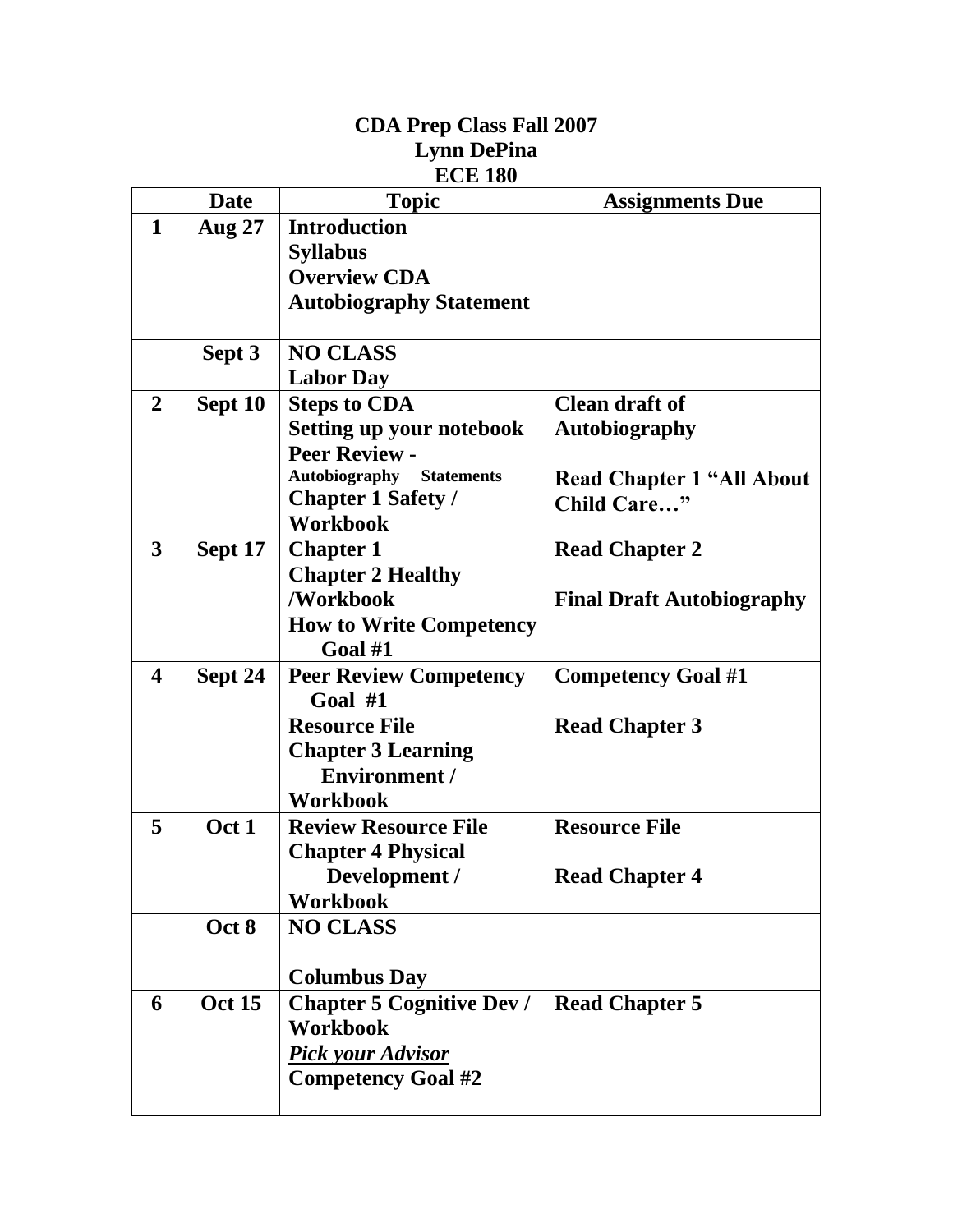| 7  | <b>Oct 22</b>    | <b>Chapters 6&amp;7</b>        | <b>Read Chapters 6&amp;7</b>    |
|----|------------------|--------------------------------|---------------------------------|
|    |                  | <b>Comm and Creativity /</b>   | <b>Final Comp Goal #2</b>       |
|    |                  | <b>Workbook</b>                |                                 |
|    |                  | <b>Peer Review Goal #2</b>     |                                 |
|    |                  | <b>Send out Parent Forms</b>   |                                 |
|    |                  | If Ready                       |                                 |
| 8  | <b>Oct 29</b>    | <b>Chapters 8&amp;9</b>        | <b>Read Chapters 8&amp;9</b>    |
|    |                  | <b>Self and Social /</b>       | <b>Draft Comp Goal #3</b>       |
|    |                  | <b>Workbook</b>                | <b>Draft Resources</b>          |
|    |                  | <b>Resource File</b>           |                                 |
| 9  | Nov $5$          | <b>Chapter 10 Guidance /</b>   | <b>Read Chapter 10</b>          |
|    |                  | <b>Workbook</b>                | <b>Final Comp Goal #3</b>       |
|    |                  | <b>Draft Paperwork for CDA</b> | <b>Final Form Resources</b>     |
| 10 | <b>Nov 12</b>    | <b>Chapter 11 Families /</b>   |                                 |
|    |                  | <b>Workbook</b>                | <b>Read Chapter 11</b>          |
|    |                  | <b>Peer Review Comp Goal</b>   | Draft Comp #4                   |
|    |                  | #4                             |                                 |
| 11 | <b>Nov 19</b>    | <b>Chapter 12 Program</b>      | <b>Read Chapter 12</b>          |
|    |                  | <b>Management / workbook</b>   | <b>Final Comp Goal #4</b>       |
|    |                  | <b>Individual Reflection</b>   | <b>Draft and Resources for</b>  |
|    |                  | Peer review goal 5             | <b>Comp Goal 5</b>              |
| 12 | <b>Nov 26</b>    | <b>Chapter 13</b>              | <b>Read Chapter 13</b>          |
|    |                  | <b>Professionalism</b>         |                                 |
|    |                  | <b>Peer Review Goals 6</b>     | <b>Draft and Resources for</b>  |
|    |                  |                                | <b>Comp Goal 6</b>              |
| 13 | Dec <sub>3</sub> | <b>Review</b>                  | <b>Final Comp Goals 5&amp;6</b> |
|    |                  | <b>Take Home Exam</b>          | <b>Resources</b>                |
| 14 | Dec 10           | <b>Exit Survey</b>             | <b>Take Home Exam Due</b>       |
|    |                  |                                | <b>Completed CDA /</b>          |
|    |                  |                                | <b>Application Form</b>         |